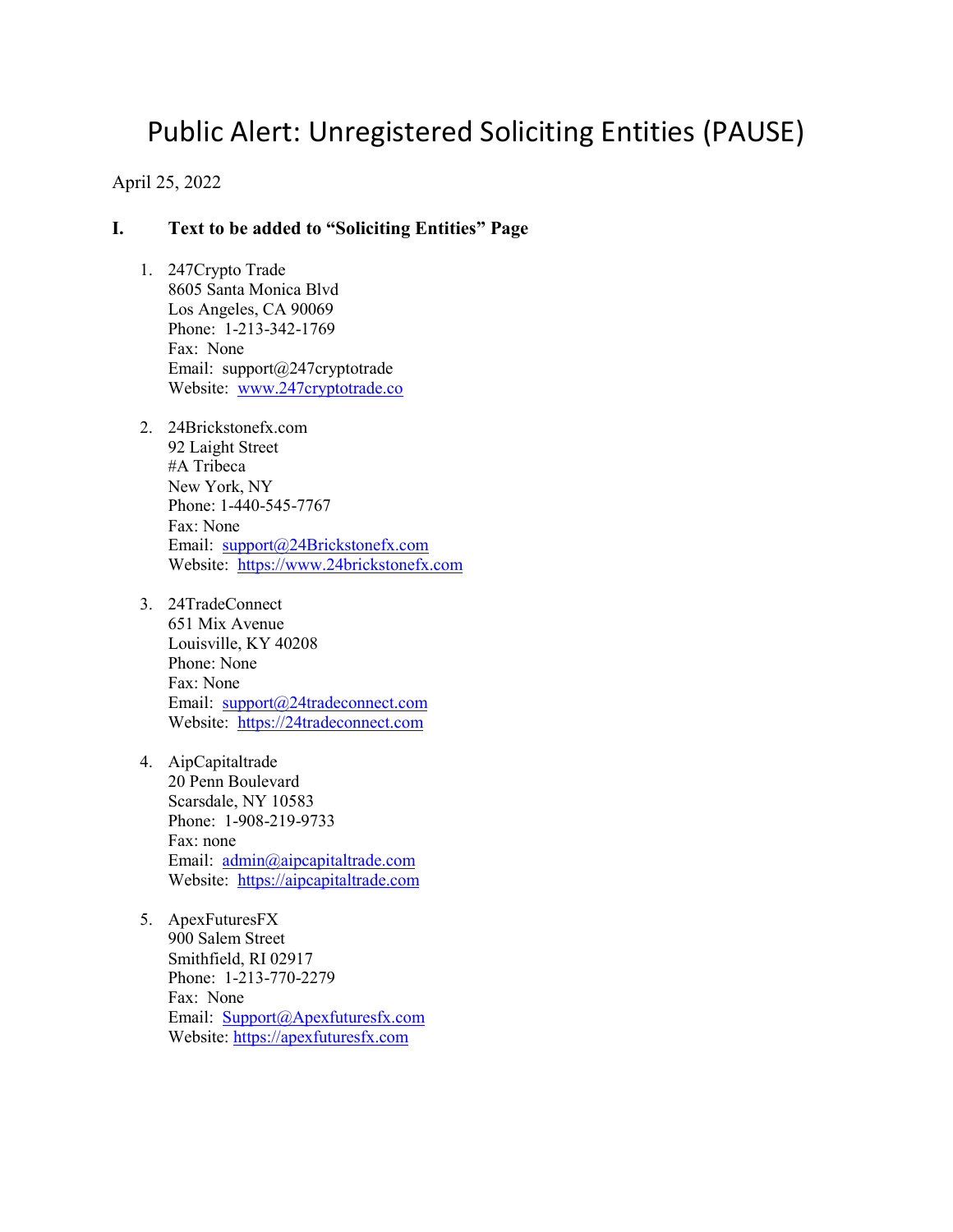- 6. Apexfx Verge A2C66 Broadway Avenue New York Phone: none Fax: None Email: [Support@Apexfxverge.Com](mailto:Support@Apexfxverge.Com) Website: [https://apexfxverge.com](https://apexfxverge.com/)
- 7. Argonoak 2 E Moreland Avenue Hatboro, PA 19040 Phone: 1-724-259-7521 Fax: None Email: [support@argonoak.com](mailto:support@argonoak.com) Website: [https://argonoak.com](https://argonoak.com/)
- 8. Astride Capitals a/k/a Astride Forex Trade 633 West Fifth Street 26th Floor and 28th Floor Los Angeles, CA 90071 Phone: 1-941-777-3212 Fax: None Email: [support@astridetradefx.com](mailto:support@astridetradefx.com) Website: [https://astridetradefx.com](https://astridetradefx.com/)
- 9. Atlantic Escrow Services 401 Park Avenue New York, NY 10022 Phone: 1-877-963-4605 Fax: None Email: [info@atlanticescrowservices.com](mailto:info@atlanticescrowservices.com) Website: [www.atlanticescrowservices.com](http://www.atlanticescrowservices.com/)
- 10. Berkshire Consulting 33 Washington Street Newark, NJ 07102 Phone: 1-862-208-4584 Fax: None Email: [contact@berkshireconsultinginc.com](mailto:contact@berkshireconsultinginc.com) Website: [https://berkshireconsultinginc.com](https://berkshireconsultinginc.com/)
- 11. Binary Invest Expert 131 South Dearborn Street 32nd Floor Chicago, IL 60603 Phone: 1-872-201-2124 Fax: None Email: [Support@binaryinvestexpert.com](mailto:Support@binaryinvestexpert.com) Website: [https://binaryinvestexpert.com](https://binaryinvestexpert.com/)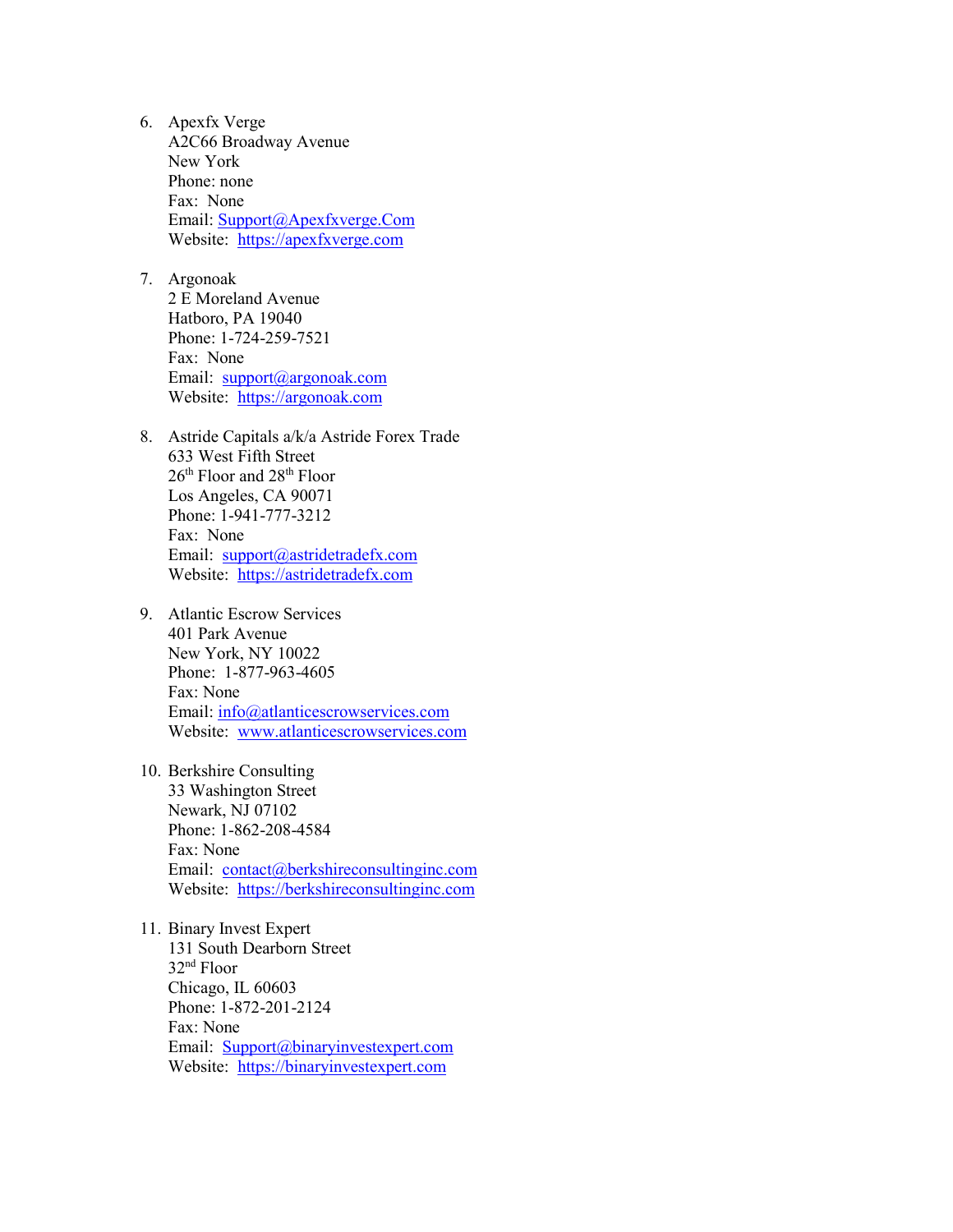- 12. Bitpayfxpro 2030 Franklin Street Oakland, CA 94501 Phone: None Fax: None Email: [SUPPORT@BITPAYFXPRO.COM](https://bitpayfxpro.com/index.html) Website: [https://bitpayfxpro.com](https://bitpayfxpro.com/)
- 13. Bittrade Capitals 111 Town Square Place Suite 1203 Jersey City, NJ 07310 Phone: 1-507-328-0297 Fax: None Email: [support@bittradecapitals.com](mailto:support@bittradecapitals.com)
- 14. BTC Investments 8595 Columbus Pike Lewis Center, OH 43035 Phone: 1-513-593-9054 Fax: None Email: [support@btcinvestmentfx.com](mailto:support@btcinvestmentfx.com) Website: [https://btcinvestmentfx.com](https://btcinvestmentfx.com/)
- 15. Chaka Technologies Limited 6 Osborne Road Ikoyi, Lagos 101233 NIGERIA Phone: +2347011204586 Fax: None Email: None Website: [https://chaka.com](https://chaka.com/)
- 16. Citi Investment Capital Limited 6 Kingsway Road Ikoyi, Lagos 106104 NIGERIA Phone: None Fax: None Email: None Website: [www.citiinvestmentcap.com](http://www.citiinvestmentcap.com/)
- 17. Coin Capitals Ltd 4635 Bucktooth Run Road Little Valley, NY 14755 Phone: 1-225-314-5224 Fax: None Email: [support@coincapitalsltd.com](mailto:support@coincapitalsltd.com) Website: [https://coincapitalsltd.com](https://coincapitalsltd.com/)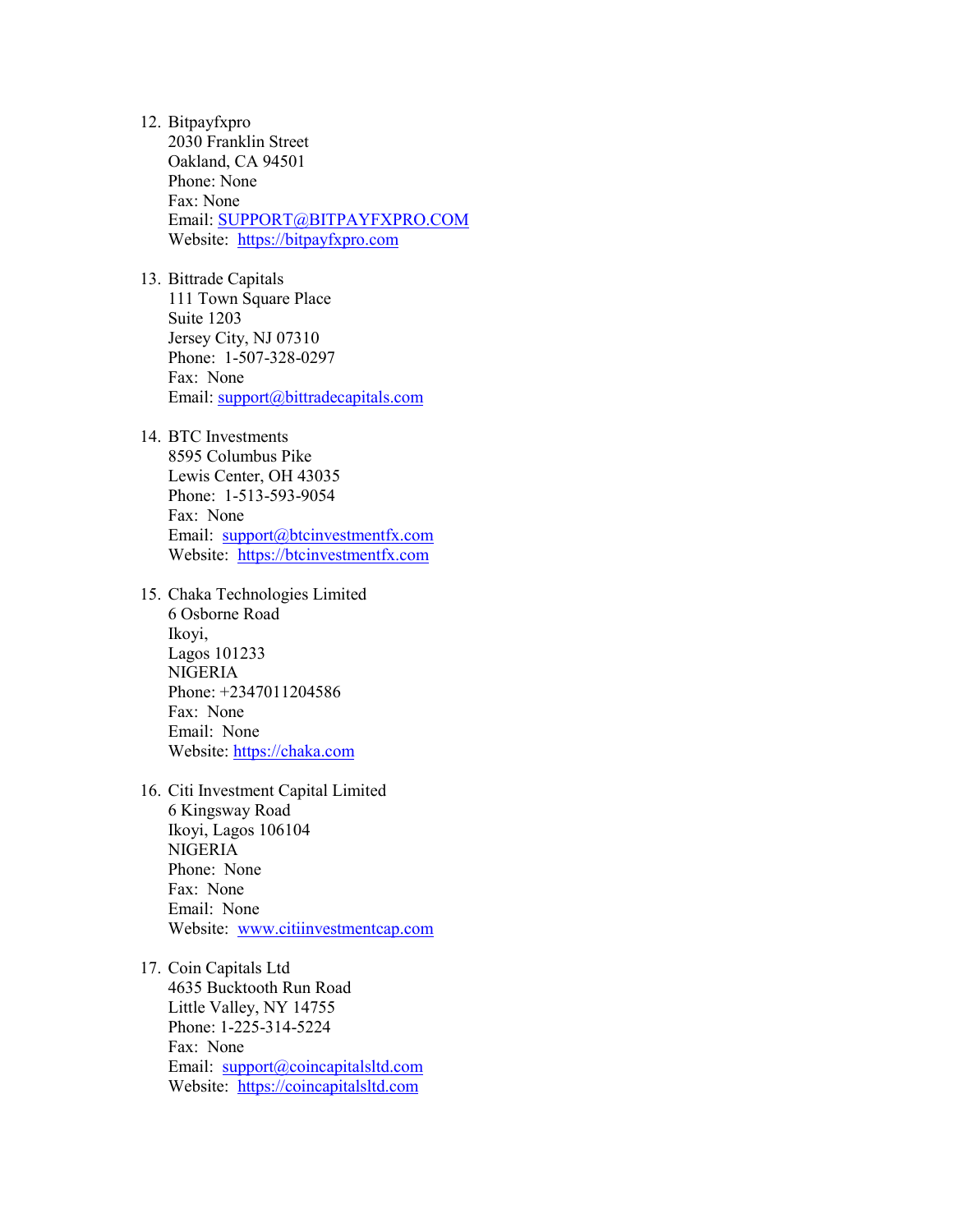- 18. Coin Fx Capital 1061 Holland Rd Brideway Starion Office Mauldin, SC Phone: None Fax: None Email: [support@coinfxcapital.com](mailto:support@coinfxcapital.com) Website: [https://coinfxcapital.com](https://coinfxcapital.com/)
- 19. Coinminersfxoptions 2705 Lincoln Street Mercerville, NJ 08619 Phone: 1-267-652-1627 Fax: None Email: [info@Coinminersfxoptions.ltd](mailto:info@Coinminersfxoptions.ltd) Website: [https://coinminersfxoptions.ltd](https://coinminersfxoptions.ltd/)
- 20. Crypto Forex Trading Ltd 5895 W. Olympic Blvd Los Angeles, CA 90036 Phone: None Fax: None Email: None Website: [https://cryptofxtradingltd.com](https://cryptofxtradingltd.com/)
- 21. CryptoIndex Options San Francisco Bay Phone: 1-707-921-5058 Fax: None Email: [support@cryptoindexoptions.com](mailto:support@cryptoindexoptions.com) Website: [https://cryptoindexoptions.com](https://cryptoindexoptions.com/)
- 22. Cryptolegaltrade 20 Cooper Square New York, NY 10003 Phone: 1-415-286-9756 Fax: None Email: [info@cryptolegaltrade.com](mailto:info@cryptolegaltrade.com) Website: [https://cryptolegaltrade.com](https://cryptolegaltrade.com/)
- 23. Cryptoprofits, Inc. 818 West Seventh Street Suite 930 Los Angeles, CA 90017 Phone: 1-407-487-8548 Fax: None Email: [support@cryptoprofits1.com](mailto:support@cryptoprofits1.com) Website: [https://cryptoprofits1.com](https://cryptoprofits1.com/)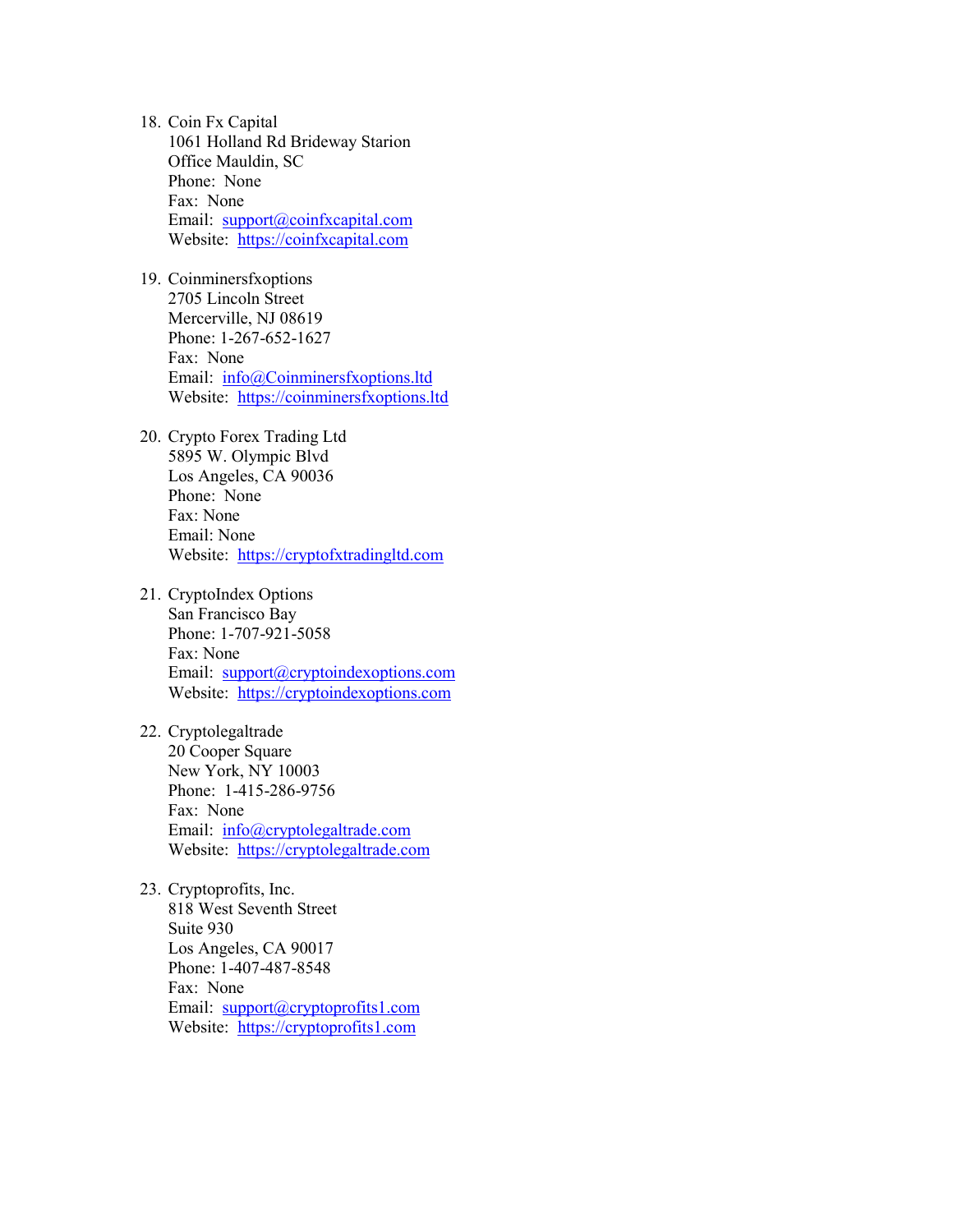- 24. Cryptostocktradefx 506 Yale Street Houston, TX Phone: 1-202-809-9068 Fax: None Email: [support@cryptostocktradefx.com](mailto:support@cryptostocktradefx.com) Website: [https://cryptostocktradefx.com](https://cryptostocktradefx.com/)
- 25. Crypto-Trading Hub 725 NE 166th Street Miami, FL 33162 Phone: 1-929-200-9285 Fax: None Email: [support@crypto-tradinghub.com](mailto:support@crypto-tradinghub.com) Website: [https://crypto-tradinghub.com](https://crypto-tradinghub.com/)
- 26. CurrencyFX Ltd 10004 Battery Park New York, NY Phone: None Fax: None Email: [support@currencyfxmarket.com](mailto:support@currencyfxmarket.com) Website: [https://currencyfxmarket.com](https://currencyfxmarket.com/)
- 27. Elite Crypto Mines Inc. 123 East  $26<sup>th</sup>$  Street Fifth Floor New York, NY 10011 Phone: 1-312-809-8256 Fax: None Email: [support@elitecryptomines.com](mailto:support@elitecryptomines.com) Website: [https://elitecryptomines.com/#](https://elitecryptomines.com/)
- 28. EztradeFX

412 Kings Highway Wickhampton Brooklyn, NY 11223 Phone: 1-917-810-9736 Fax: None Email: [support@eztradefx.com](mailto:support@eztradefx.com) Website: [https://eztradefx.com](https://eztradefx.com/) 

29. Fidelity Concept 14356 W. University Avenue #1 Hammond, LA 70403 Phone: None Fax: None Email: None Website: [www.fidelityconcept.com](http://www.fidelityconcept.com/)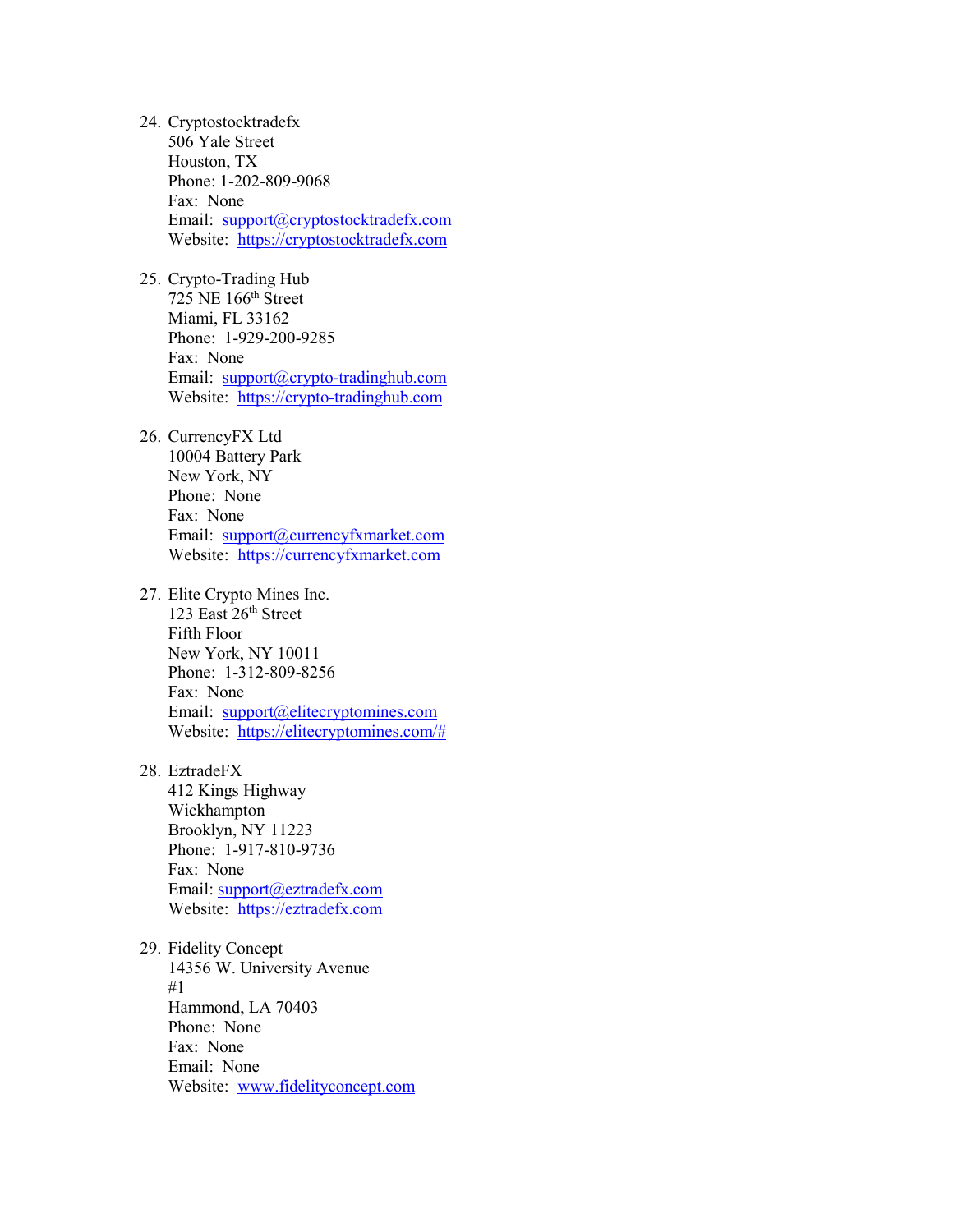- 30. Fincord Asset 1425 Champa Street Denver, CO 80202 Phone: None Fax: None Email: [support@fincordasset.com](mailto:support@fincordasset.com) Website: [https://fincordasset.com](https://fincordasset.com/)
- 31. Forex Trade Services 1 Liberty Street Floor 3 New York, NY 10006 Phone: 1-347-305-6306 Fax: None Email: [info@forextradeservices.com](mailto:info@forextradeservices.com) Website: [www.forextradeservices.com](http://www.forextradeservices.com/)
- 32. FX Digital Equity Market 10951 W. Pico Blvd Los Angeles, CA 90064 Phone: 1-917-765-6580 Fax: None Email: [support@fxdigitalequitymarket.com](mailto:support@fxdigitalequitymarket.com) Website: [https://fxdigitalequitymarket.com](https://fxdigitalequitymarket.com/)
- 33. FXProStrategy 11 Wall Street New York, NY 10005 Phone: 1-315-333-2666 Fax: None Email: [customer@fxprostrategy.com](mailto:customer@fxprostrategy.com) Website: [https://fxprostrategy.com](https://fxprostrategy.com/)
- 34. Hoover Hyfield Group 345 Hudson Street Floors 12-15 New York, NY 10014 Phone: 1-646-693-8481 Fax: None Email: [info@hooverhyfield.com](mailto:info@hooverhyfield.com) Website: [https://hooverhyfield.com](https://hooverhyfield.com/)
- 35. Hot Binary247 New York Phone: 1-475-244-7803 Fax: None Email: [support@hotbinary247.com](mailto:support@hotbinary247.com) Website: [https://hotbinary247.com](https://hotbinary247.com/)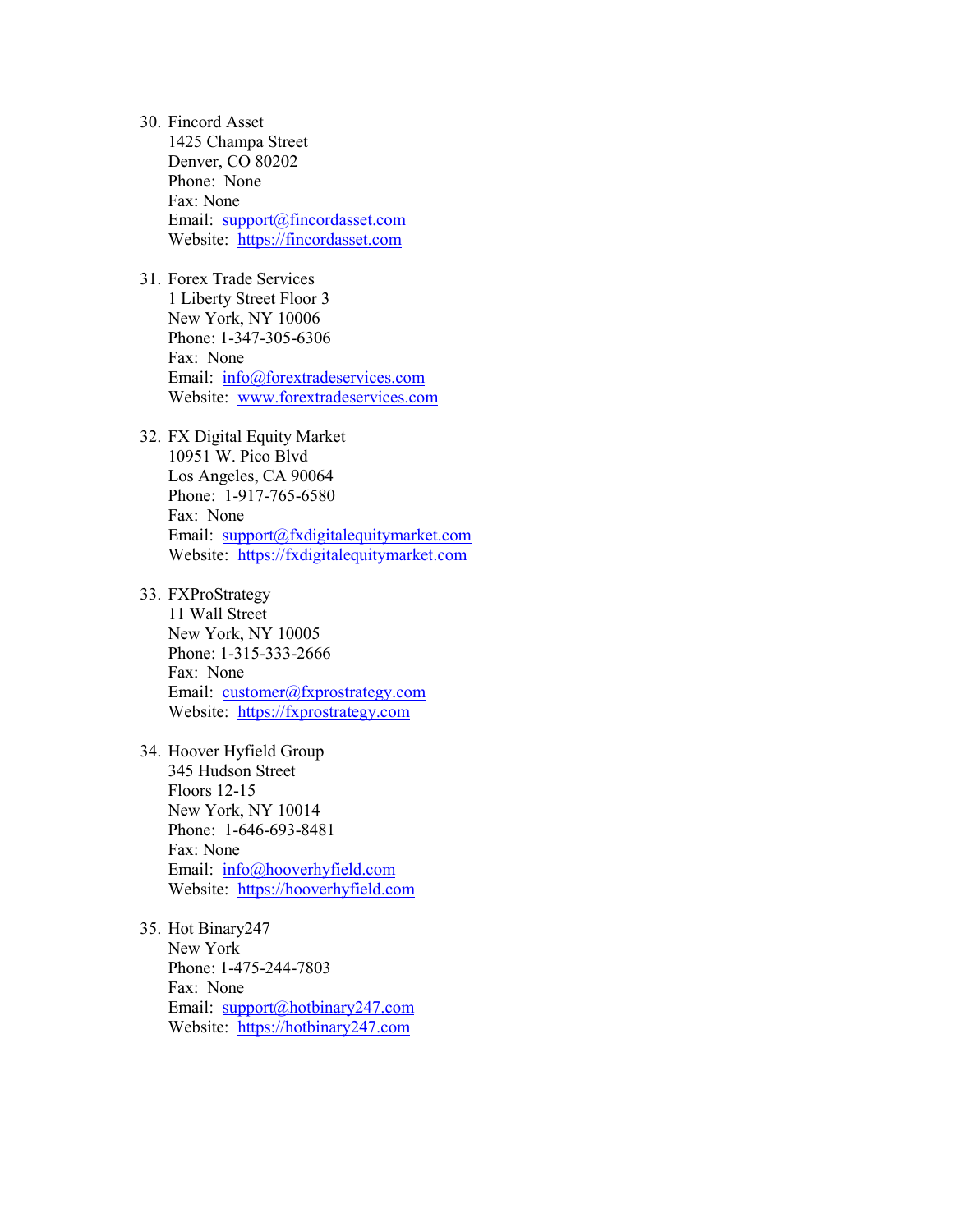- 36. IndexCapitalMarkets 327 N Beverly Dr. Beverly Hills, CA 90210 Phone: None Fax: None Email: [Support@IndexCapitalMarket.com](mailto:Support@IndexCapitalMarket.com) Website: [www.indexcapitalmarket.com](http://www.indexcapitalmarket.com/)
- 37. Klarotte Group Inc 600 Wall Street Unit 3507 Seattle, WA 98121 Phone: 1-774-220-8790 Fax: None Email: [contactus@klarottegroupinc.com](mailto:contactus@klarottegroupinc.com) Website: [www.klarottegroupinc.com](http://www.klarottegroupinc.com/)
- 38. Lead Asset Pro

151 W. 42nd Street New York, NY 10036 Phone: 1-585-318-0842 Fax: None Email: [support@leadassetpro.com](mailto:support@leadassetpro.com) Website: [https://leadassetpro.com](https://leadassetpro.com/) 

- 39. New York Mergers Inc. 116-06 Myrtle Avenue Richmond Hill, NY 11418 Phone: 1-929-421-1432 Fax: None Email: [enquiries@nymergersinc.com](mailto:enquiries@nymergersinc.com) Website: [https://www.nymergersinc.com](https://www.nymergersinc.com/)
- 40. Petron-Pay 16800 Glendale Drive New Berlin, WI 53151 Phone: 1-530-948-8455 Fax: None Email: [info@petron-pay.com](mailto:info@petron-pay.com) Website: [https://petron-pay.com](https://petron-pay.com/)
- 41. Profitstradezone 200 West Jackson Blvd Suite 1400 Chicago, IL 60606 Phone: 1-504-666-9684 Fax: None Email: [support@Profitstradezone.com](mailto:support@Profitstradezone.com) Website: [https://profitstradezone.com](https://profitstradezone.com/)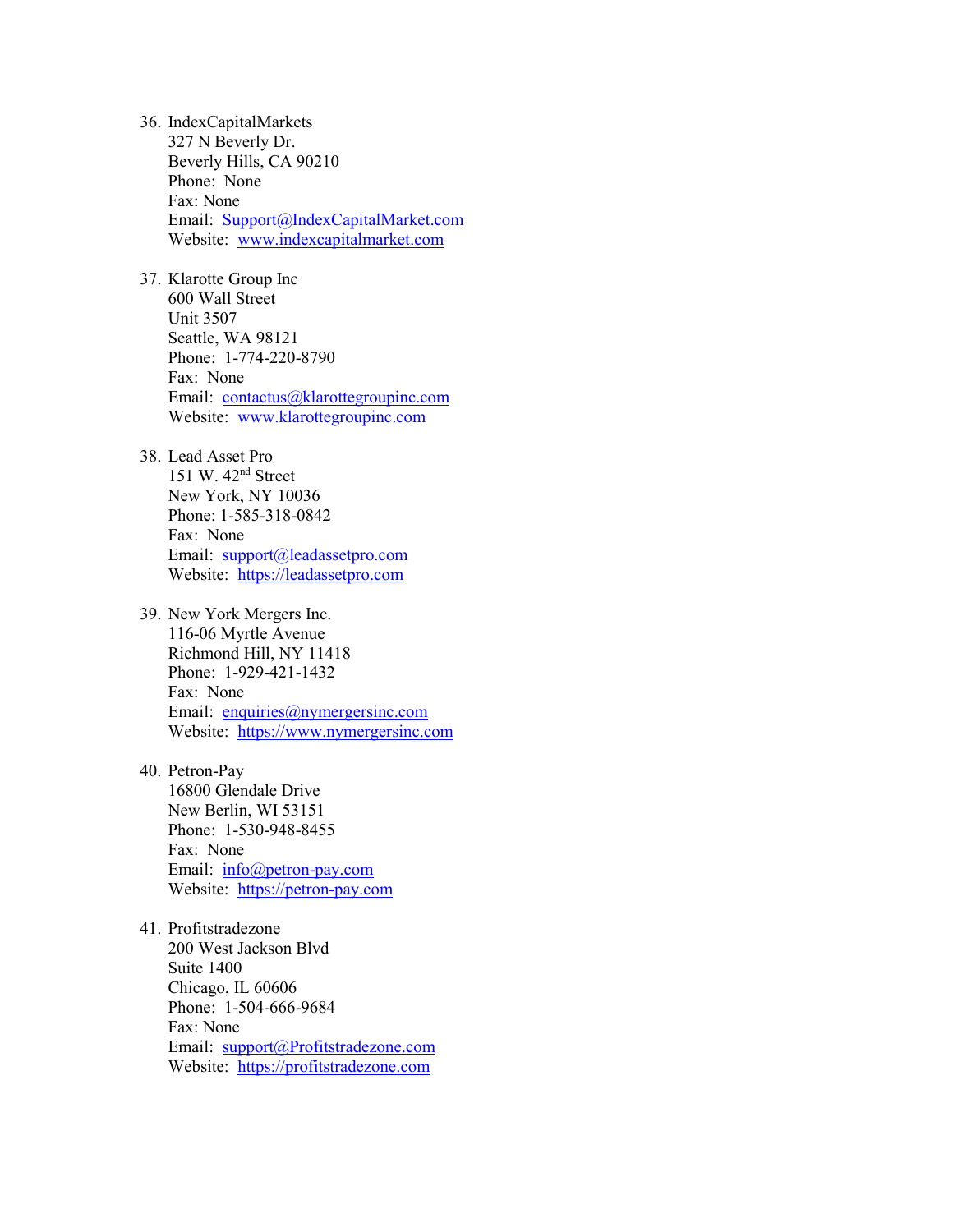- 42. Reliable Options Trade 651 Mix Ave Louisville, KY 40208 Phone: None Fax: None Email: [Support@Reliableoptionstrade.com](mailto:Support@Reliableoptionstrade.com) Website: [https://reliableoptionstrade.com](https://reliableoptionstrade.com/)
- 43. Sherman Ellis Law Mergers and Acquisitions 801 K Street #2700 Sacramento, CA 95814 Phone: 1-866-855-8617 Fax: none Email: [info@shermanandellis.com](mailto:info@shermanandellis.com) Website: [https://www.shermanandellis.com](https://www.shermanandellis.com/)
- 44. Speed Funds Recovery 919 North Market Street Wilmington, DE 19801 Phone: 1-647-363-3251 Fax: None Email: None Website:<https://speedfundsrecovery.com/>
- 45. StarFxMarket 3505 Harrison Avenue Beaumont, TX 77706 Phone: None Fax: None Email: [support@starfxmarket.com](mailto:support@starfxmarket.com)  Website: [https://starfxmarket.com](https://starfxmarket.com/)
- 46. Statonfxc 506 Yale Street Houston, TX Phone: 1-617-468-0146 Fax: None Email: [support@statonfxc.com](mailto:support@statonfxc.com) Website: [https://statonfxc.com](https://statonfxc.com/)
- 47. Stockate 132 West 31st Street, 16th Floor New York, NY 10001 Phone: None Fax: None Email: support@stockates.com Website: [www.stockates.com](http://www.stockates.com/)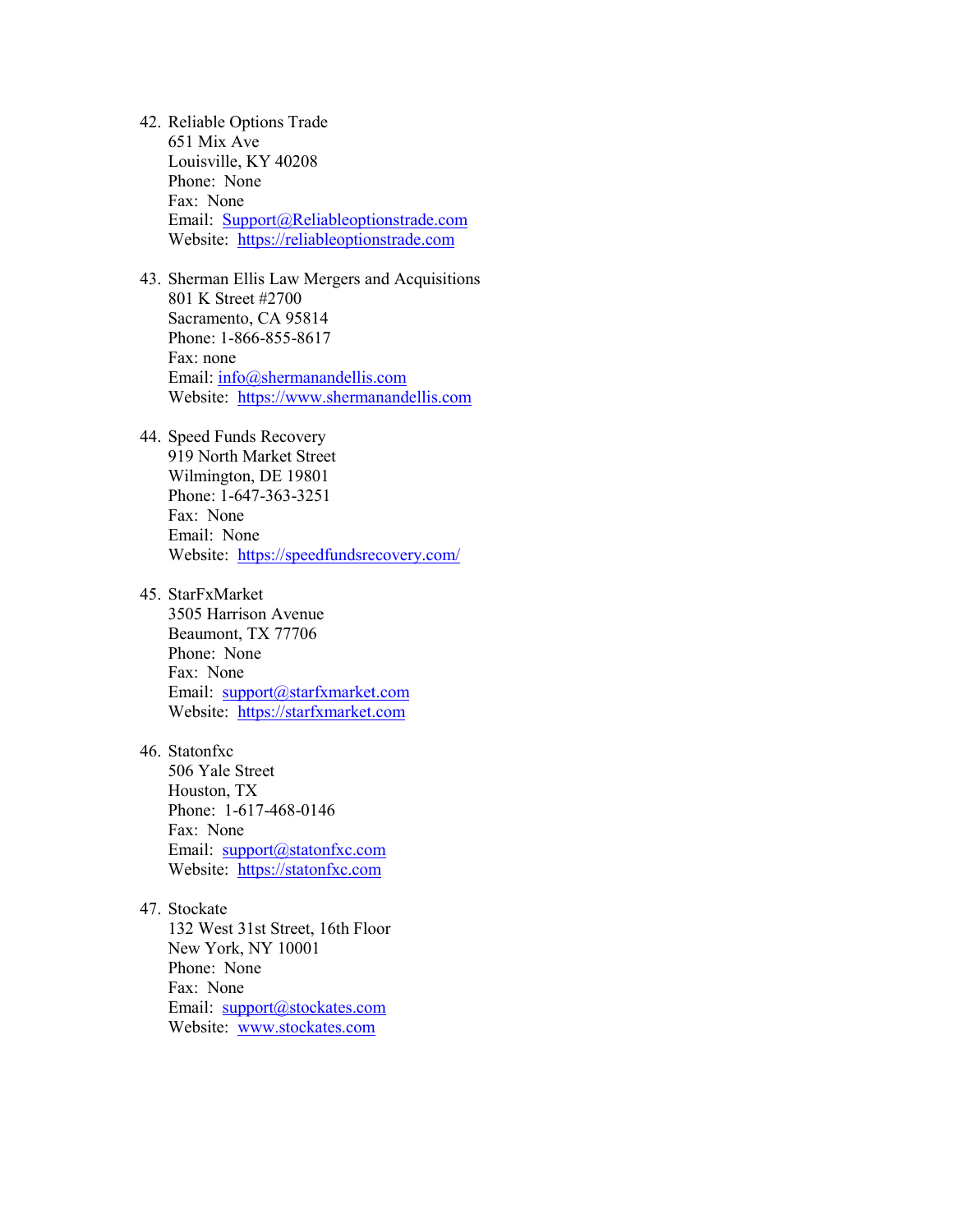48. Stockfinace247 1355 Market Street Suite 900 San Francisco, CA 94103 Phone: 1-225-302-8586 Fax: None Email: [support@stockfinace247.com](mailto:support@stockfinace247.com) Website: [https://www.stockfinace247.com](https://www.stockfinace247.com/) 49. Stocktradefxt 1007 N America Way #500 Miami, FL 33132 Phone: 1-561-800-4332 Fax: None Email: [support@stocktradefxt.com](mailto:support@stocktradefxt.com) Website: [https://stocktradefxt.com](https://stocktradefxt.com/)  50. Think Crypto FX 286 Bentham Hill Rd West Haven, CT 06516 Phone: None Fax: None Email: [INFO@THINKCRYPTO.COM](mailto:INFO@THINKCRYPTO.COM) Website: [https://thinkcryptofx.com](https://thinkcryptofx.com/)  51. Trade-BTC 1200 Brickell Ave Miami, FL 33139 Phone: None Fax: None Email: None Website: [https://trades-btc.com/#](https://trades-btc.com/)  52. Trademegacoin.com 130 Wall Street #1660 New York, NY 10005 Phone: 1-208-757-4270 Fax: None Email: [support@Trademegacoin.com](mailto:support@Trademegacoin.com) Website: [http://trademegacoin.com](http://trademegacoin.com/)  53. Tradesbail247 4807 Rockside Road Suite 400 Cleveland, OH 44131 Phone: None Fax: None

Email: [support@tradesbail247.com](mailto:support@tradesbail247.com) Website: [https://tradesbail247.com](https://tradesbail247.com/)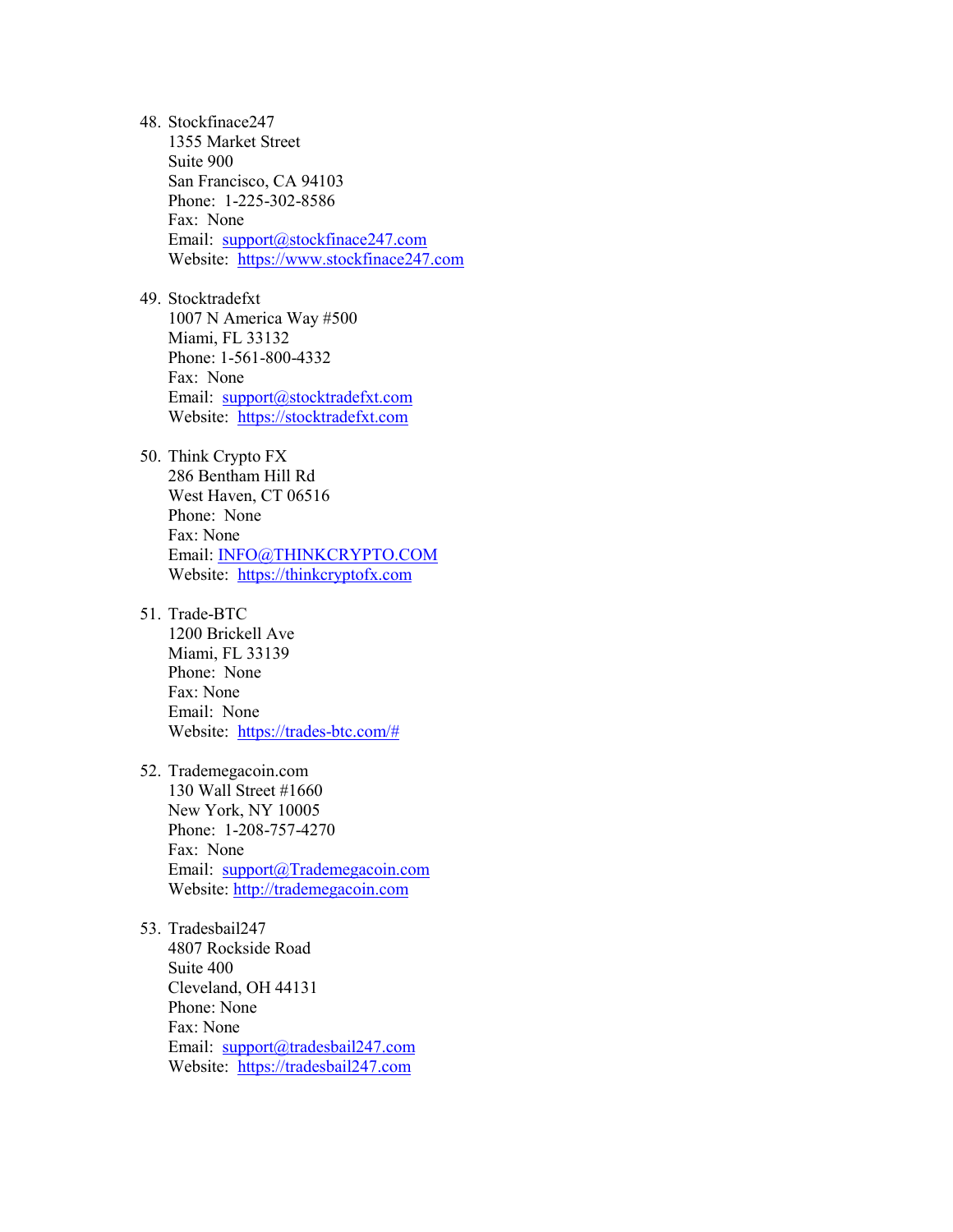- 54. Traderex Mining 1522 W 4th Street Skiatook, OK 74070 Phone: 1-540-358-5624 Fax: None Email: [contact@traderexminingexchange.com](mailto:contact@traderexminingexchange.com)  Website: [https://traderexminingexchange.com](https://traderexminingexchange.com/)
- 55. Vista Capital Finance 104 West 40<sup>th</sup> Street New York, NY 10018 Phone: 1-917-231-9976 Fax: None Email: [info@vistacapitalfinance.com](mailto:info@vistacapitalfinance.com) Website: [https://vistacapitalfinance.com](https://vistacapitalfinance.com/)
- 56. Wellbitex

1 Whitehall Street New York, NY 10004 Phone: 1-470-236-6812 Fax: None Email: [contact@wellbitex.com](mailto:contact@wellbitex.com) Website: [https://wellbitex.com](https://wellbitex.com/) 

- 57. Xcryptodoubler One North Brentwood Blvd Suite 850 St. Louis, MO 63105 Phone: None Fax: None Email: None Website:<https://www.xcrptodoubler.online/home>
- 58. Xpressmarketfx

104 Pleasant Street Los Angeles, CA 02554 Phone: 1-508-825-1110 Fax: None Email: [support@xpressmarketfx.com](mailto:support@xpressmarketfx.com) Website: [https://xpressmarketfx.com](https://xpressmarketfx.com/)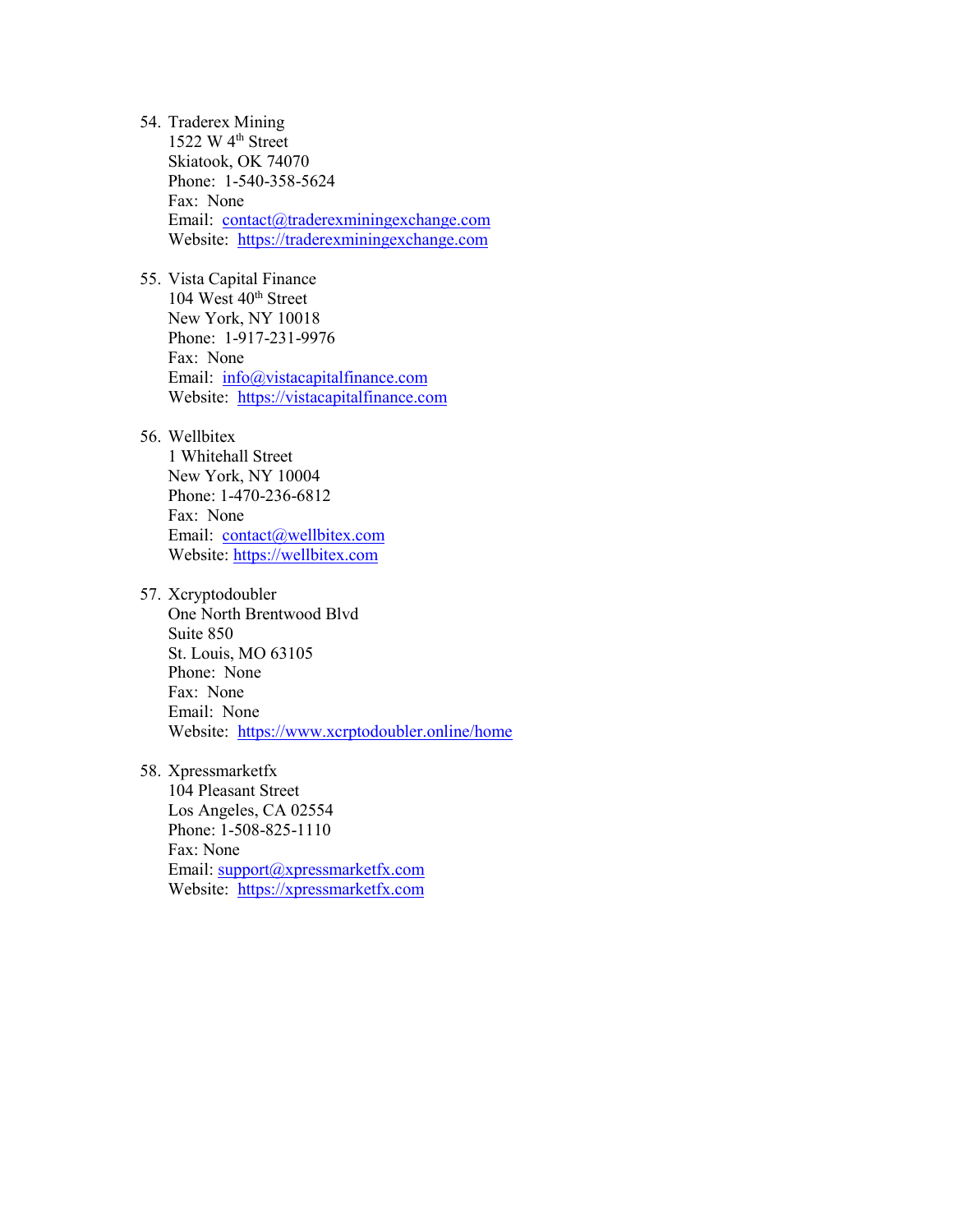## **II. Text to be added to "Impersonators of Genuine Firms or Spoofers" Page**

- 1. Altaris Capital Securities, LLC 10 East 53rd Street, 31st Floor New York, NY 10022 Phone: none Fax: none Email: none Website: [www.altariscapitalservices.com](http://www.altariscapitalservices.com/) 
	- The above listed entity is impersonating a genuine entity having a similar name: Altaris Capital Partners, LLC / Altaris Capital, L.P. – CRD # 143611 / SEC # 801-73296 / CIK # 0001777203.
	- The genuine entity has the following address  $-10$  East  $53<sup>rd</sup>$  Street,  $31<sup>st</sup>$  Floor, New York, NY 10022. The genuine entity maintains a website at [www.altariscap.com.](http://www.altariscap.com/) The [SEC's Edgar](https://www.sec.gov/edgar/browse/?CIK=1777203)  [Database](https://www.sec.gov/edgar/browse/?CIK=1777203) contains registration information for the genuine entity.
	- The impersonator has no connection with, and is not to be confused with, the genuine entity.
- 2. Apex Global Finance 2295 Parklake Dr NE #456 Atlanta, GA 30345 Phone: 1-567-233-1724 Fax: none Email: [support@apexglobalf.com](mailto:support@apexglobalf.com) / [support@apexglobalx.com](mailto:support@apexglobalx.com)  Website: [https://apexglobalf.com](https://apexglobalf.com/) / [https://apexglobalx.com](https://apexglobalx.com/) 
	- The above listed entity is impersonating a genuine entity having a similar name: Apex Financial Services, Inc. – CRD # 128660.
	- The genuine entity has the following address 2295 Parklake Drive, Suite 456, Atlanta, GA 30345. The genuine entity maintains a website at [www.apexfinancial.com](http://www.apexfinancial.com/).
	- The impersonator has no connection with, and is not to be confused with, the genuine entity.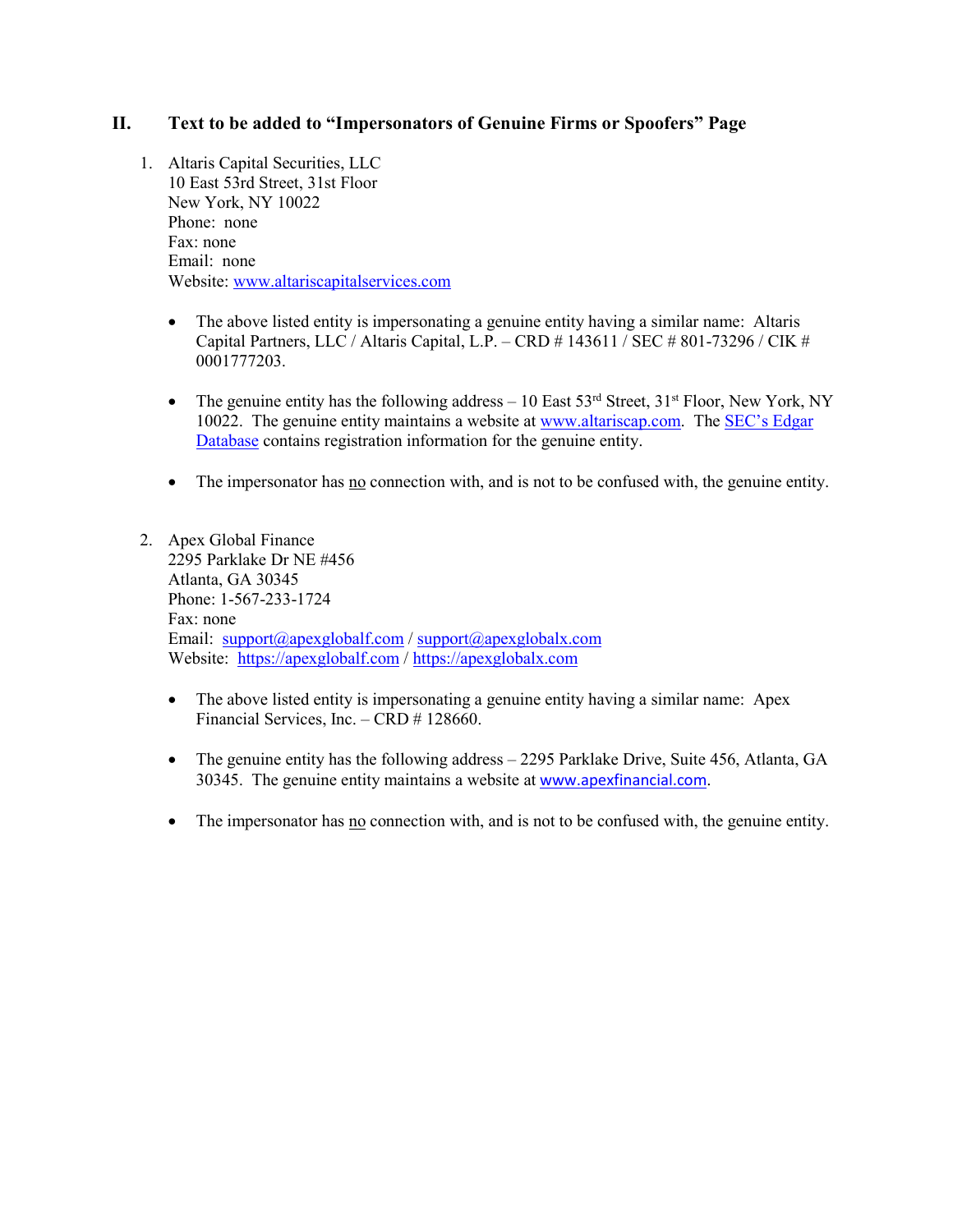- 3. Avery Wealth 2727 Spring Arbor Road Jackson, MI 49203 Phone: 1-410-419-3421 Fax: None Email: [admin@averywealth.org](mailto:admin@averywealth.org) Website: [https://averywealth.org](https://averywealth.org/)
	- The above listed entity is impersonating a genuine entity having a similar name: Avery Wealth, Inc. - CRD # 147943 / SEC # 801-120078.
	- The genuine entity has the following address 2727 Spring Arbor Road, Jackson, MI 49203. The genuine entity maintains a website at [www.averywealth.com.](http://www.averywealth.com/)
	- The impersonator has no connection with, and is not to be confused with, the genuine entity.
- 4. Digital Capital Markets LLC 10211 FAB, MD 20814 Phone: 1-301-500-0003 Fax: None Email: [info@dc-markets.com](mailto:info@dc-markets.com) Website: [https://dc-markets.com](https://dc-markets.com/) 
	- The above listed entity is impersonating a genuine entity having the same name: Digital Capital Markets LLC – CRD # 298311 / SEC # 8-70183 / CIK # 0001749018.
	- The genuine entity has the following address 10211 Fleming Avenue, Bethesda, MD, 20814. The genuine entity does not maintain a website. The [SEC's Edgar Database](https://www.sec.gov/edgar/browse/?CIK=1749018) contains registration information for the genuine entity.
	- The impersonator has no connection with, and is not to be confused with, the genuine entity.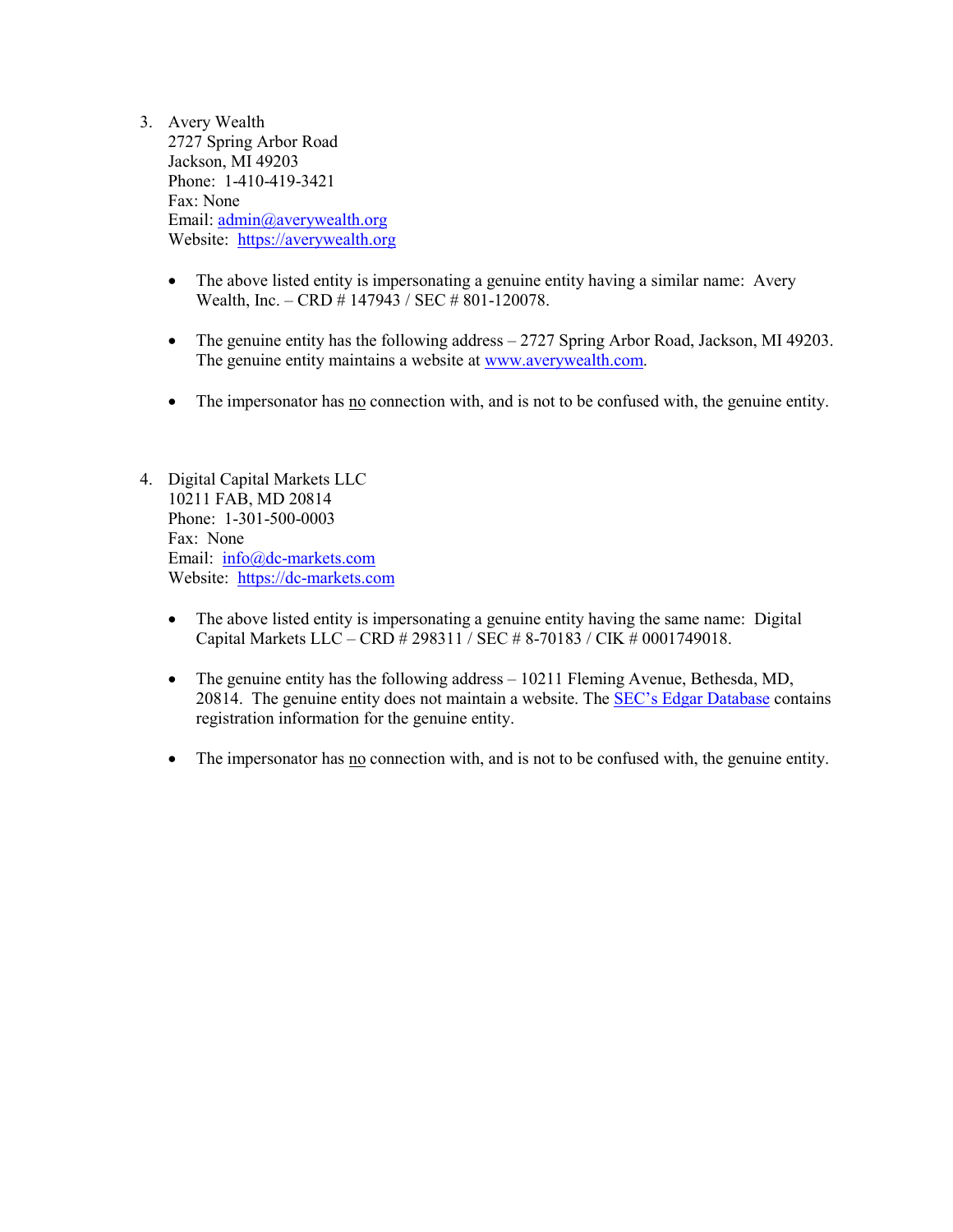- 5. Drala-Capital 210 E Flamingo Road Unit 402 Las Vegas, NV 89169 Phone: 1-832-617-1641 Fax: None Email: [support@Drala-capital.com](mailto:support@Drala-capital.com) Website: [www.drala-capital.com](http://www.drala-capital.com/) 
	- The above listed entity is impersonating a genuine entity having a similar name: Drala Capital LLC – CRD # 300136.
	- The genuine entity has the following address  $-210$  E. Flamingo Road, Unit 402, Las Vegas, NV 89169. The genuine entity does not maintain a website.
	- The impersonator has no connection with, and is not to be confused with, the genuine entity.
- 6. Fenix Securities 14 Wall Street, 20th Floor New York, NY 10005 Phone: None Fax: None Email: [support@fenixsecurities.online](mailto:support@fenixsecurities.online) Website: [https://fenixsecurities.site](https://fenixsecurities.site/)
	- The above listed entity is impersonating a genuine entity having a similar name: Fenix Securities, LLC – CRD # 159481 / SEC # 8-68988 / CIK # 0001533316.
	- The genuine entity has the following address  $-14$  Wall Street, 20<sup>th</sup> Floor, New York, NY 10005. The genuine entity does not maintain a website. The [SEC's Edgar Database](https://www.sec.gov/edgar/browse/?CIK=1533316) contains registration information for the genuine entity.
	- The impersonator has <u>no</u> connection with, and is not to be confused with, the genuine entity.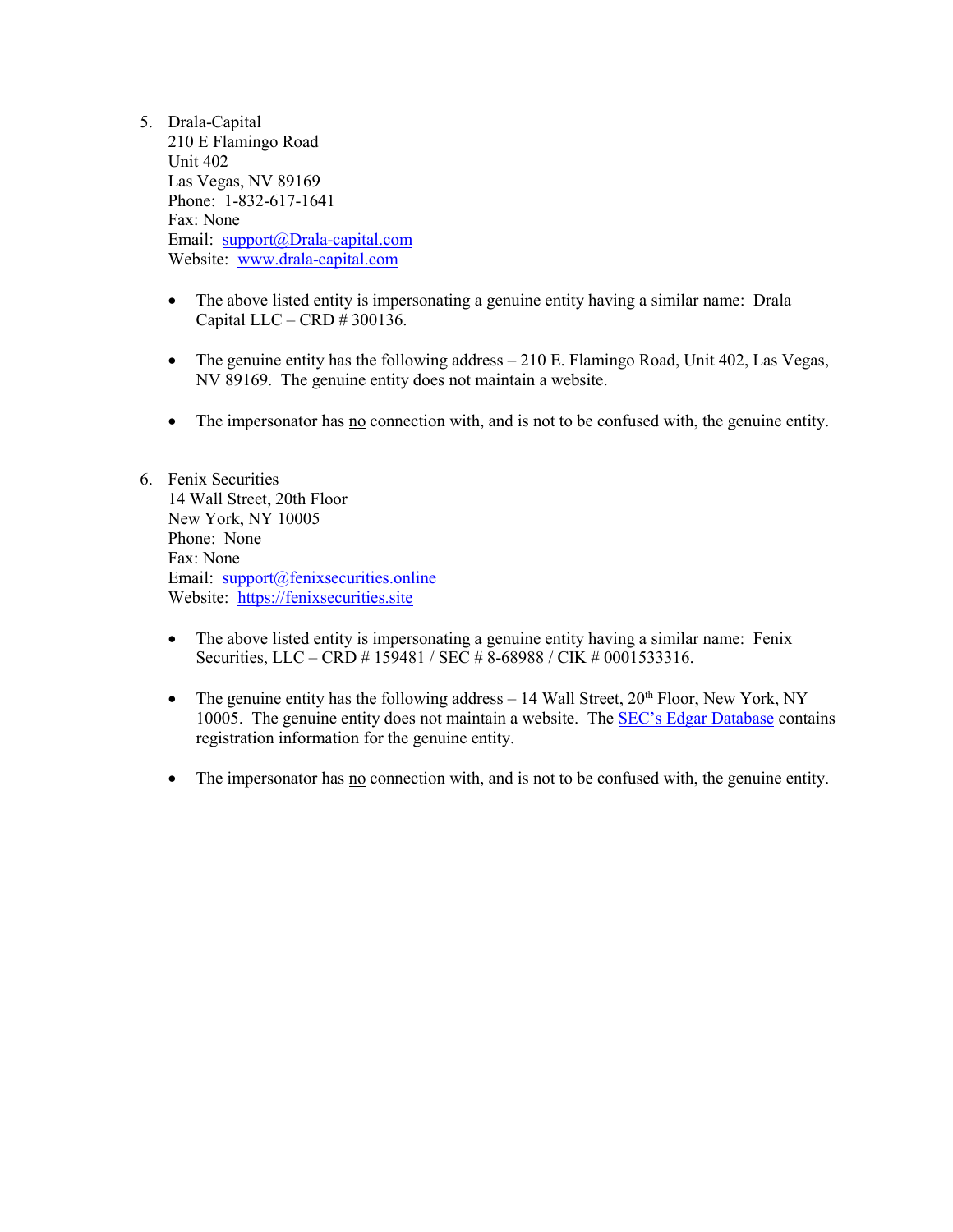- 7. Gerard Wealth 4352 Market Street #3200 Philadelphia, PA 19103 Phone: 1-215-569-0455 Fax: None Email: None Website:<https://gerard-wealth.com/>
	- The above listed entity is impersonating a genuine entity having a similar name: Gerard Asset Management, Ltd. – CRD # 38097 / SEC # 8-48081 / CIK # 0000939649 (no longer active).
	- The genuine entity had the following address N87 W16420 Appleton Avenue, Menomonee Falls, WI 53051. The genuine entity does not maintain a website. The SEC's Edgar [Database](https://www.sec.gov/cgi-bin/browse-edgar?CIK=939649) contains registration information for the genuine entity.
	- The impersonator has <u>no</u> connection with, and is not to be confused with, the genuine entity.
- 8. Goldman-Investment.com 825 Third Avenue 34th Floor New York, NY 10002 Phone: None Fax: None Email: None Website: [https://goldman-investment.com](https://goldman-investment.com/) 
	- The above listed entity is impersonating a genuine entity having a similar name: S. Goldman Advisors, LLC – CRD # 139529 / SEC # 8-67229 / CIK # 0001350902.
	- The genuine entity has the following addresses  $-$  599 Lexington Avenue, 35<sup>th</sup> Floor, New York, NY 10022 and 825 Third Avenue, 34<sup>th</sup> Floor, New York, NY 10022. The genuine entity does not maintain a website. The [SEC's Edgar Database](https://www.sec.gov/edgar/browse/?CIK=1350902) contains registration information for the genuine entity.
	- The impersonator has no connection with, and is not to be confused with, the genuine entity.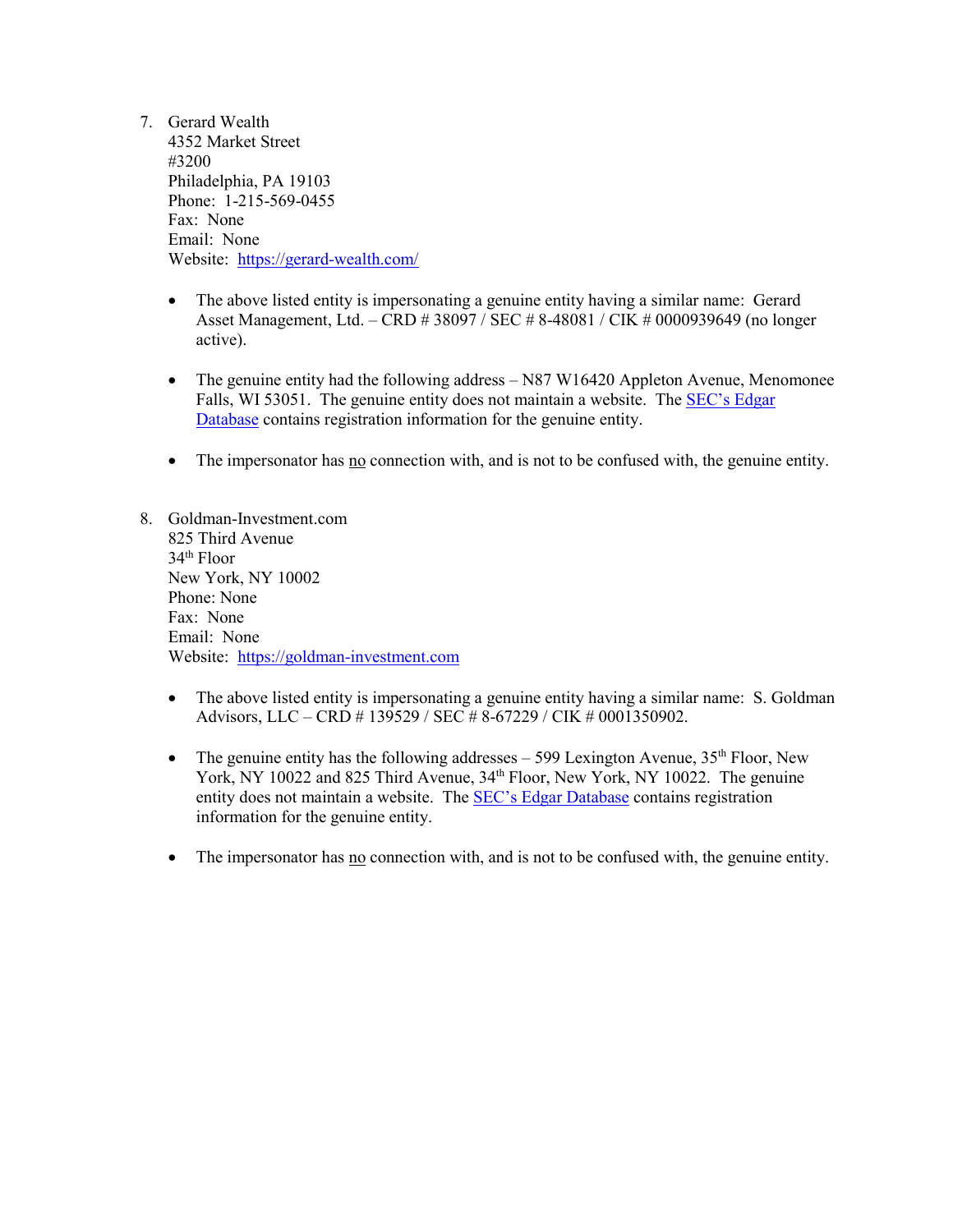- 9. JFA Advisors, LLC 200 E. Broad Street, Greenville, SC 29601 Phone: 1-864-920-0181 Fax: None Email: None Website: [www.jfaadvisorsllc.com](http://www.jfaadvisorsllc.com/) 
	- The above listed entity is impersonating a genuine entity having a similar name: JFA Advisors, LLC d/b/a J. Freeman & Associates – CRD # 144039.
	- The genuine entity has the following address 8 Pelham Road, Greenville, SC 29615. The genuine entity maintains a website at [www.J-Freeman.com.](http://www.j-freeman.com/)
	- The impersonator has <u>no</u> connection with, and is not to be confused with, the genuine entity.

#### 10. Ocminvestments.ltd. South Grand Avenue 28th Floor Los Angeles, CA 90071 Phone: None Fax: None Email: [support@ocminvestments.ltd](mailto:support@ocminvestments.ltd) Website: [https://ocminvestments.ltd](https://ocminvestments.ltd/)

- The above listed entity is impersonating a genuine entity having a similar name: OCM Investments, LLC – CRD # 128803 / SEC # 8-66176 / CIK # 0001265072.
- The genuine entity has the following address  $-333$  South Grand Avenue (28<sup>th</sup> Floor), Los Angeles, CA 90071. The genuine entity does not appear to maintain a website. The [SEC's](https://www.sec.gov/edgar/browse/?CIK=1265072)  [Edgar Database](https://www.sec.gov/edgar/browse/?CIK=1265072) contains registration information for the genuine entity.
- The impersonator has <u>no</u> connection with, and is not to be confused with, the genuine entity.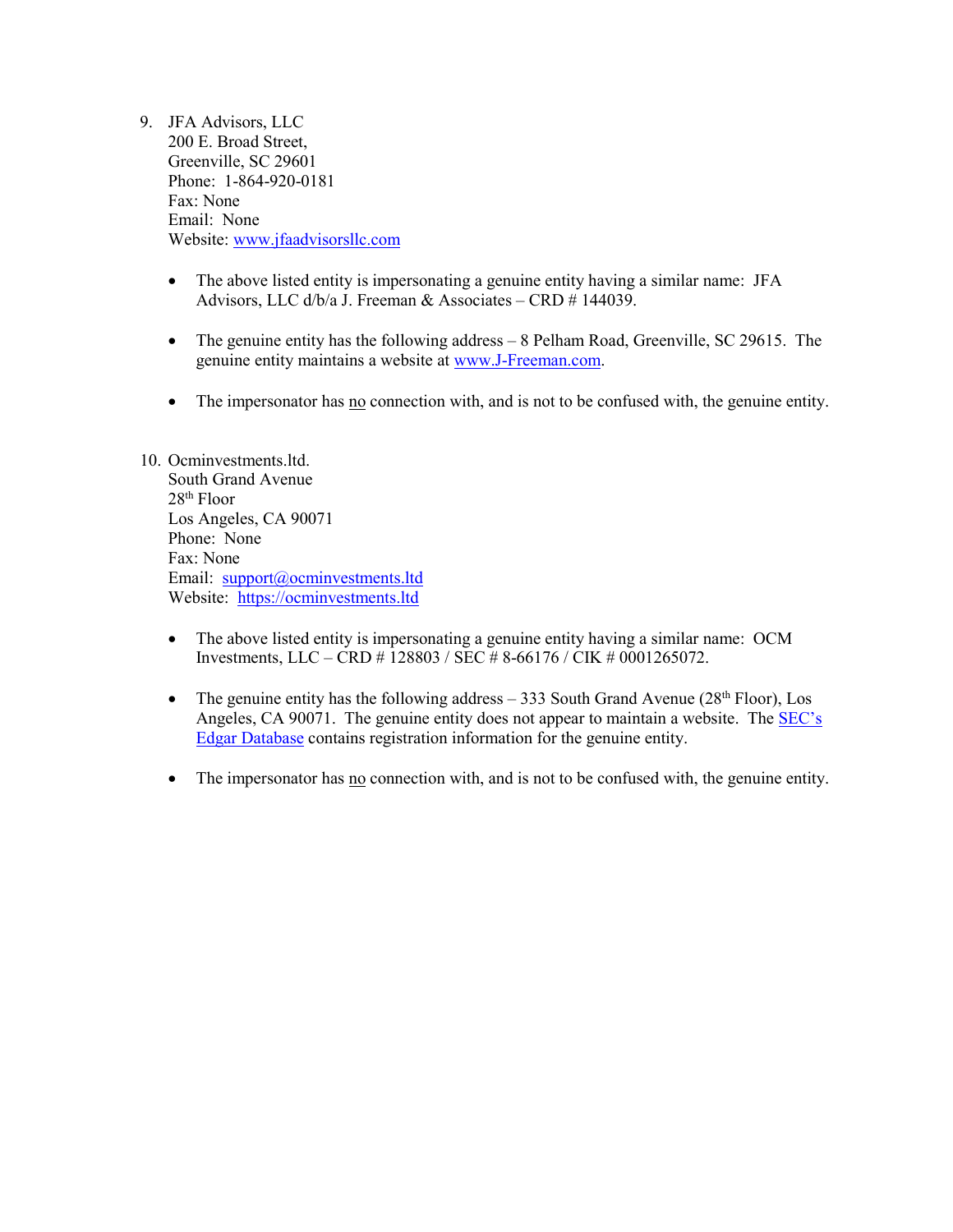- 11. Redmond Asset Management, LLC 8001 Franklin Farms Drive Suite 208 Richmond VA 23229 Phone: None Fax: None Email: None Website:<http://redmondassetmanagment.com/>
	- The above listed entity is impersonating a genuine entity having the same name: Redmond Asset Management, LLC – CRD # 138706 / SEC # 801-65154 / CIK # 0001567890.
	- The genuine entity has the following address 410 North Ridge Road, Suite 100, Henrico, VA 23229. The genuine entity maintains a website at [www.redmondassetmanagement.com.](http://www.redmondassetmanagement.com/) The **SEC's Edgar Database** contains registration information for the genuine entity.
	- The impersonator has no connection with, and is not to be confused with, the genuine entity.